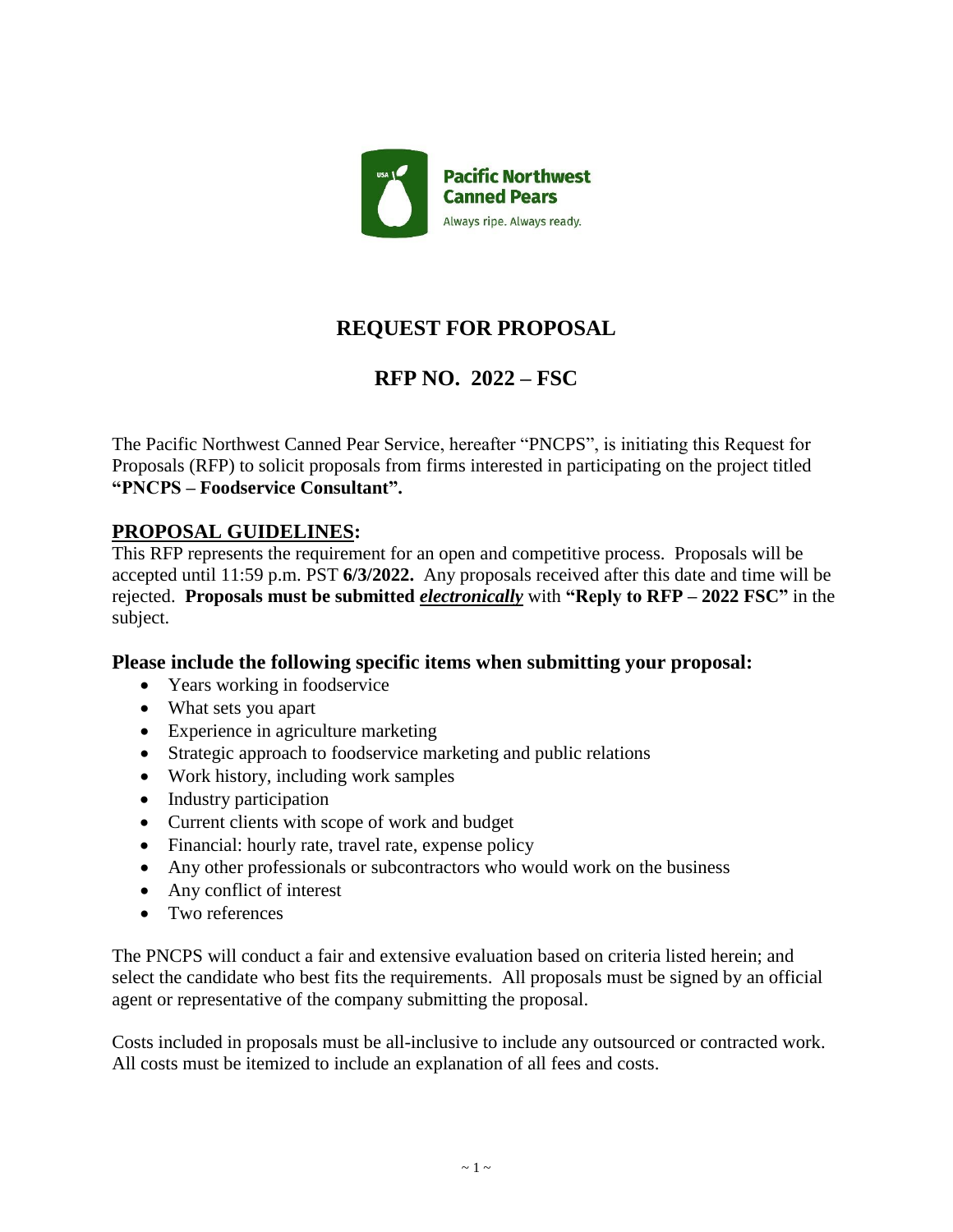Contract terms and conditions will be negotiated upon selection of the winning bidder for this RFP. All contractual terms and conditions will be subject to review by the PNCPS and will include scope, budget, schedule, and other necessary items pertaining to the project.

### **RFP PROJECT COORDINATOR:**

The RFP Coordinator is the sole point of contact at the PNCPS for this procurement. All communication between the bidder and the PNCPS upon release of this RFP shall be with the RFP Coordinator, as follows:

| Name                   | Susan Renke                                              |
|------------------------|----------------------------------------------------------|
| E-mail Address         | susan@eatcannedpears.com                                 |
| <b>Mailing Address</b> | 105 S. 18 <sup>th</sup> St., Suite 205, Yakima, WA 98901 |
| Phone                  | $(707)$ 346-5056<br>**no phone calls please**            |

## **PROJECT PURPOSE AND DESCRIPTION:**

The purpose of the project is as follows:

PNCPS seeks a Foodservice Consultant to support the PNCPS marketing program and work closely with the Promotion Director.

### **TARGET AUDIENCE AND OBJECTIVE:**

The primary target audience: foodservice menu development and supply chain, with primary emphasis on K-12 schools, healthcare, college/university, military, and contract management companies, and registered dieticians working in these segments.

Our marketing program objective is to raise awareness and create demand for Pacific Northwest canned pears in targeted foodservice segments.

### **PROJECT SCOPE:**

The foodservice consultant will:

- Provide strategic counsel which furthers PNCPS marketing objectives
- Participate in program planning, budgeting and evaluation
- Oversee activities of social media agency, work closely with creative marketing agency
- Provide content for website updates, including recipe development
- Execute public relations including media contact, pitching, writing, and reporting
- Provide content and manage production for PNCPS newsletter
- Plan and manage advertising campaigns
- Provide support and attend two to three tradeshows, if needed
- Research and execute special projects

#### **BUDGET:**

Approximately \$30,000 to \$35,000 in fees, plus expenses.

**EVALUATION: Procedure**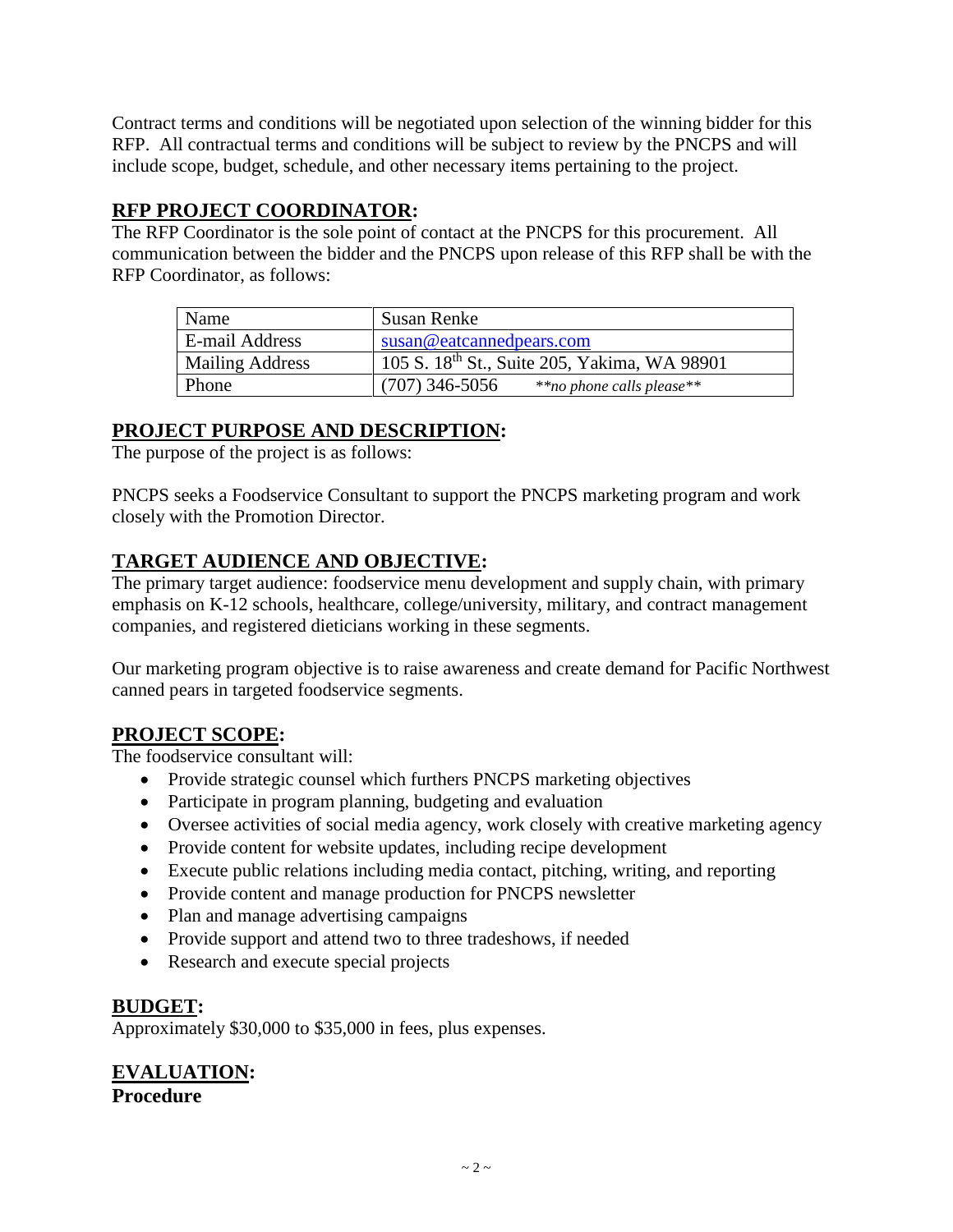Responsive proposals will be evaluated strictly in accordance with the requirements stated in this solicitation and any addenda issued. The evaluation of proposals shall be accomplished by an evaluation team(s), to be designated by the PNCPS, which will determine the ranking of the proposals.

#### **Weighting and Scoring**

The following weighting and points will be assigned to the proposal for evaluation purposes:

- 1. Experience within the foodservice industry, particularly non-commercial segments, and agriculture marketing – 30 Points
- 2. Established relationships with foodservice media and foodservice operators 30 Points
- 3. Proven success working with small budgets  $-30$  Points

#### **COMPLAINT PROCESS Prior to RFP Response Deadline:**

A vendor may submit a complaint to the PNCPS at any time prior to five (5) business days before the proposal response deadline. The complaint must meet the following requirements:

- 1. The complaint must be in writing;
- 2. The complaint must be sent to the RFP Coordinator;
- 3. The complaint must clearly articulate the basis for the complaint; and,
- 4. The complaint should include a proposed remedy.

A vendor may submit a complaint regarding this RFP to PNCPS based on any of the following:

- 1. The solicitation unnecessarily restricts competition;
- 2. The solicitation evaluation or scoring process is unfair; or,
- 3. The solicitation requirements are inadequate or insufficient to prepare a response.

The RFP Coordinator will respond to the complaint in writing before the bid response deadline. The response to the complaint and any changes to the solicitation will be sent to vendor. The complaint may not be raised again during the protest period. PNCPS's action or inaction in response to the complaint will be final. There will be no appeal process.

#### **DEBRIEFING / PROTEST PROCESS After Announcement:**

#### **Debriefing**

After the announcement of an Apparent Successful Bidder (ASB), a debriefing may be requested by a bidder by submitting in writing to the PNCPS RFP Coordinator within three (3) business days of announcement. The RFP Coordinator will acknowledge receipt of a debriefing request and then provide a written response to the debriefing request within three (3) business days.

#### **Protest**

If the bidder is not satisfied with the debriefing response, within three (3) business days they may submit a protest to the PNCPS, but only if they have followed the debriefing process above. The protest must meet the following requirements:

- 1. The protest must be in writing;
- 2. The protest must be sent to the RFP Coordinator; and,
- 3. The protest must clearly articulate the basis for the protest.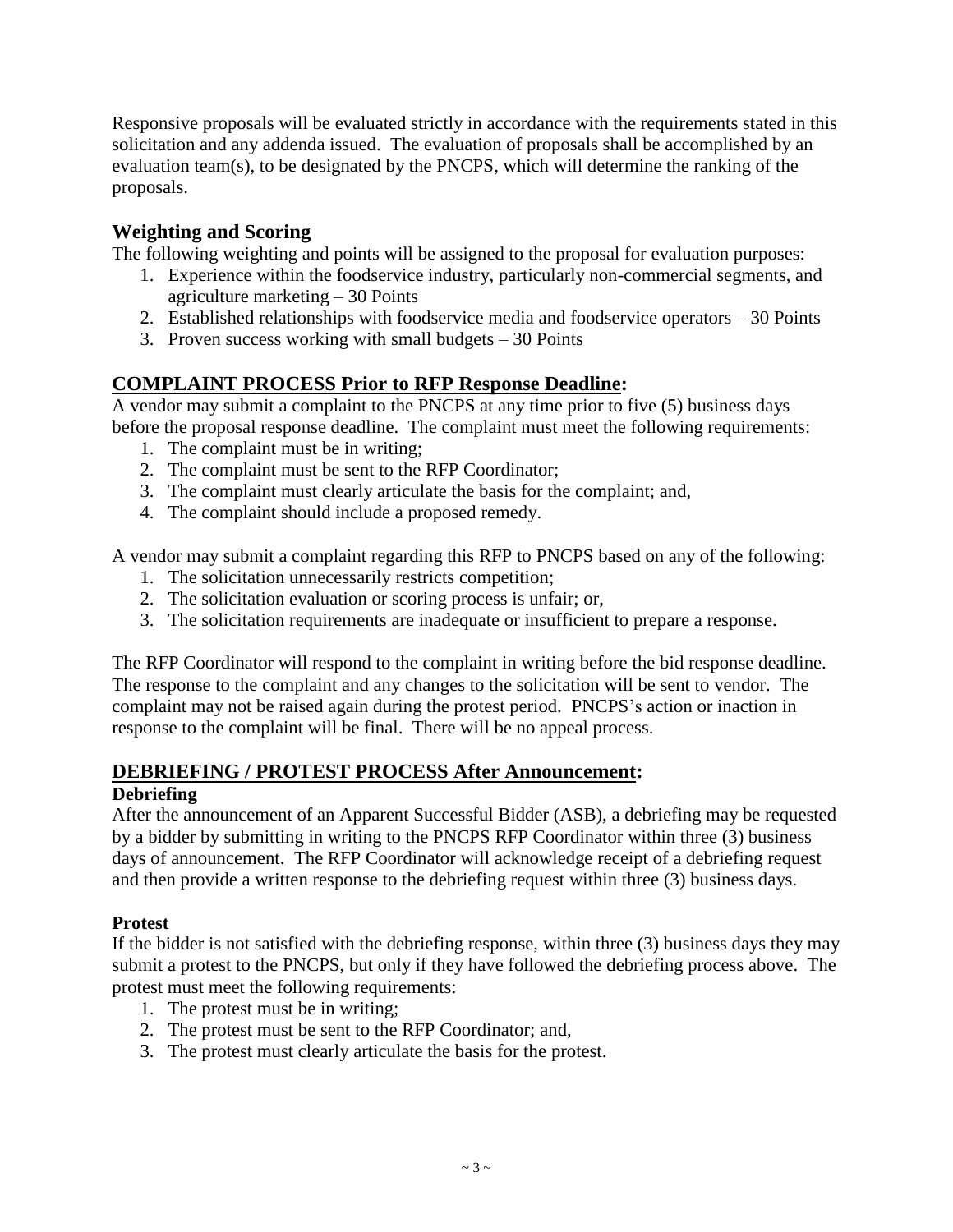The PNCPS RFP Coordinator will acknowledge receipt of the protest in writing and provide the protest to a neutral party "Protest Officer" (PT) who had no involvement in the evaluation and award process. The PT will review the protest and issue a written response no more than (10) business days after receipt of the protest, unless additional time is needed. Protesting bidder will be notified in writing if PT requires additional time. The PT's decision may include, but is not limited to, PNCPS canceling the procurement, PNCPS standing by its ASB decision, etc. The PT's decision is final and no appeal process will be offered.

#### **Withdrawal of ASB**

After the announcement of an Apparent Successful Bidder (ASB) and the debriefing and/or protest periods above expire, in the event the PNCPS determines for any reason, with good cause, the ASB should not be awarded the contract (eg. inadequate references, work product, qualifications, etc.), the PNCPS may withdraw their initial award and reissue the award to a new bidder provided the second choice has the qualifications necessary to complete the scope of work set out in the proposed contract. The original ASB and all potential bidders will be notified. The PNCPS's decision will be final and there will be no appeal process.

### **TIMELINE:**

#### **Request for Proposal Timeline**

- All proposals in response to the RFP are due not later than 11:59 p.m. PST **6/3/22.**
- Evaluations of proposals will be conducted from **6/3/22** to **6/17/22.**
- If additional information or discussions are needed with any bidders during this evaluation period, the bidder(s) will be notified.
- An Apparent Successful Bidder will be chosen no later than **6/17/22.** If no protest is received or change is made, the ASB decision will be considered final after four (4) business days.
- Upon notification, the contract negotiation with the winning bidder will begin immediately.
- Notification to bidders who were not selected will be completed by **6/23/22.**

#### **Project Timeline**

Estimated project start date is **7/01/22.** Estimated project completion date is **6/30/23**, to coincide with the PNCPS fiscal year.

### **SPECIAL NOTES:**

*NO phone calls* … please email all questions to RFP Project Coordinator above.

*NO* confidential information should be shared. Any and all materials submitted in response to this RFP may be requested through a public records request.

#### **About Pacific Northwest Canned Pears Service**

In 1954, Bartlett pear growers and processors in Oregon, Washington, and California created the Pacific Coast Canned Pear Service for the purpose of promoting market development for the consumption of canned Bartlett pears in the U.S. The commitment to fund marketing